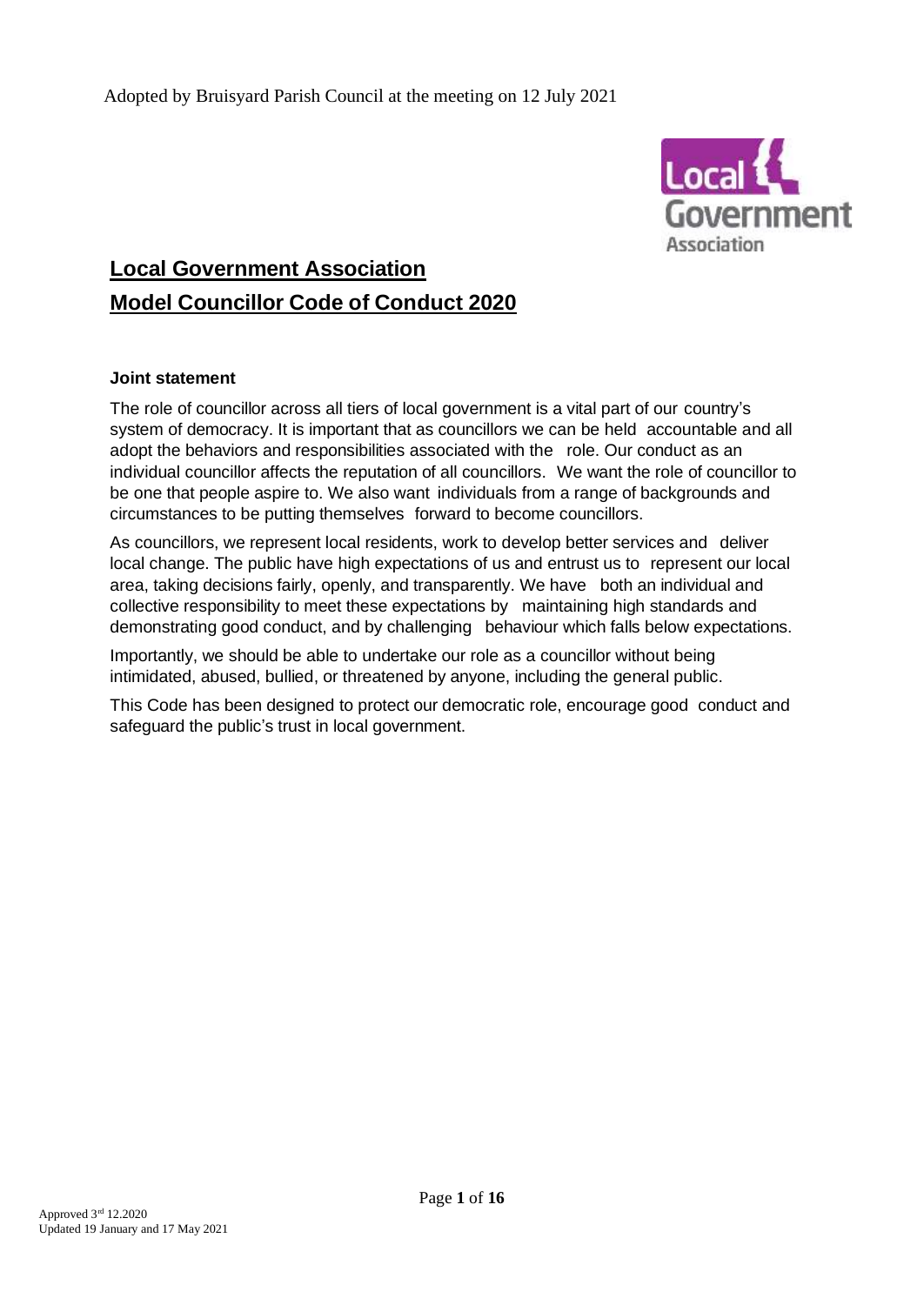### **Introduction**

The Local Government Association (LGA) has developed this Model Councillor Code of Conduct, in association with key partners and after extensive consultation with the sector, as part of its work on supporting all tiers of local government to continue to aspire to high standards of leadership and performance. It is a template for councils to adopt in whole and/or with local amendments.

All councils are required to have a local Councillor Code of Conduct.

The LGA will undertake an annual review of this Code to ensure it continues to be fit- forpurpose, incorporating advances in technology, social media and changes in legislation. The LGA can also offer support, training and mediation to councils and councillors on the application of the Code and the National Association of Local Councils (NALC) and the county associations of local councils can offer advice and support to town and parish councils.

# **Definitions**

For the purposes of this Code of Conduct, a "councillor" means a member or co-opted member of a local authority or a directly elected mayor. A "co-opted member" is defined in the Localism Act 2011 Section 27(4) as "a person who is not a member of the authority but who

- a) is a member of any committee or sub-committee of the authority, or;
- b) is a member of, and represents the authority on, any joint committee or joint subcommittee of the authority;

and who is entitled to vote on any question that falls to be decided at any meeting of that committee or sub-committee".

For the purposes of this Code of Conduct, "local authority" includes county councils, district councils, London borough councils, parish councils, town councils, fire and rescue authorities, police authorities, joint authorities, economic prosperity boards, combined authorities and National Park authorities.

# **Purpose of the Code of Conduct**

The purpose of this Code of Conduct is to assist you, as a councillor, in modelling the behaviour that is expected of you, to provide a personal check and balance, and to set out the type of conduct that could lead to action being taken against you. It is also to protect you, the public, fellow councillors, local authority officers and the reputation of local government. It sets out general principles of conduct expected of all councillors and your specific obligations in relation to standards of conduct. The LGA encourages the use of support, training and mediation prior to action being taken using the Code. The fundamental aim of the Code is to create and maintain public confidence in the role of councillor and local government.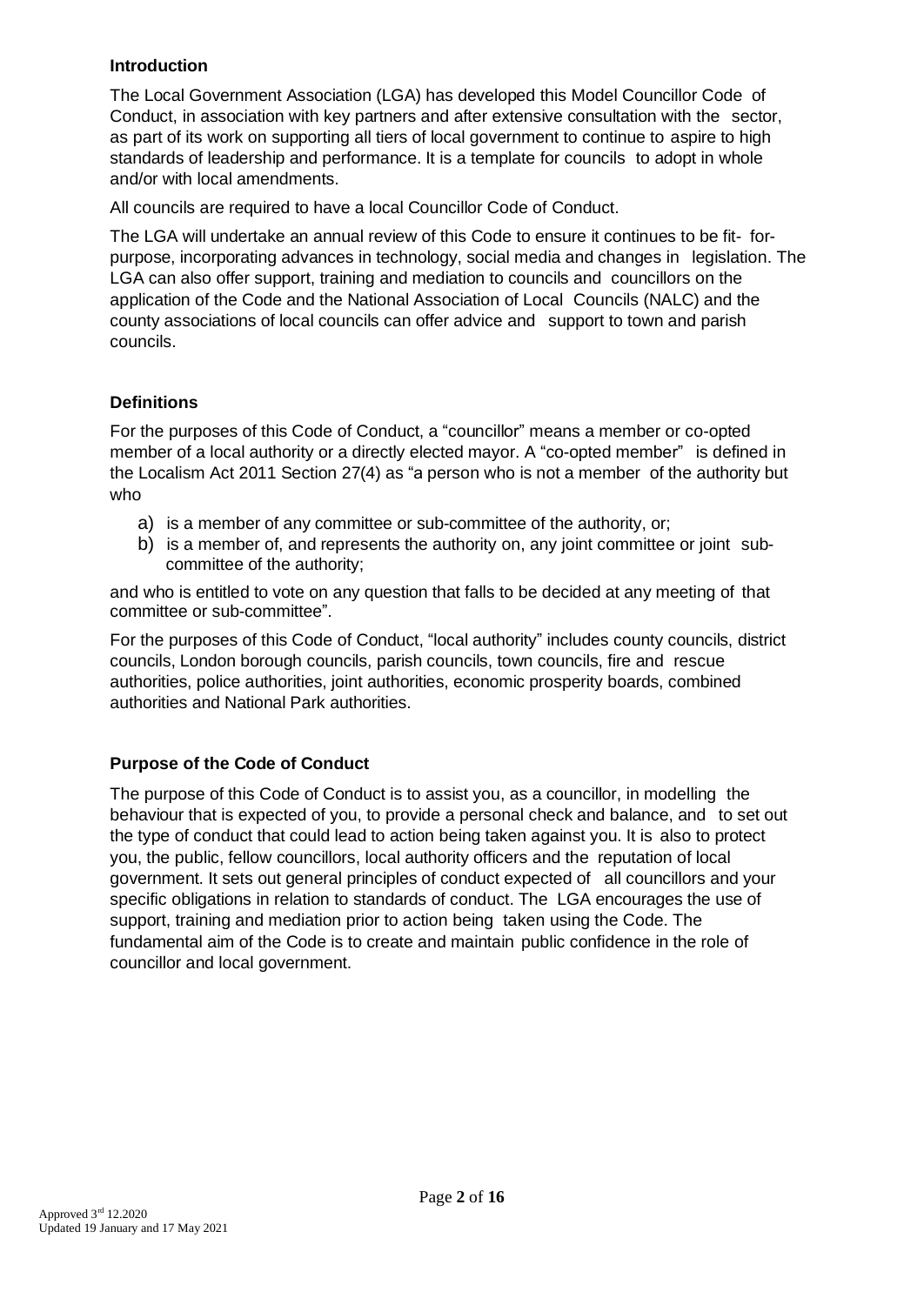### **General principles of councillor conduct**

Everyone in public office at all levels; all who serve the public or deliver public services, including ministers, civil servants, councillors and local authority officers; should uphold the Seven Principles of [Public Life,](https://www.gov.uk/government/publications/the-7-principles-of-public-life/the-7-principles-of-public-life--2) also known as the Nolan Principles.

Building on these principles, the following general principles have been developed specifically for the role of councillor.

In accordance with the public trust placed in me, on all occasions:

- I act with integrity and honesty
- I act lawfully
- I treat all persons fairly and with respect; and
- I lead by example and act in a way that secures public confidence in the role of councillor.

In undertaking my role:

- I impartially exercise my responsibilities in the interests of the local community
- I do not improperly seek to confer an advantage, or disadvantage, on any person
- I avoid conflicts of interest
- I exercise reasonable care and diligence; and
- I ensure that public resources are used prudently in accordance with my local authority's requirements and in the public interest.

# **Application of the Code of Conduct**

This Code of Conduct applies to you as soon as you sign your declaration of acceptance of the office of councillor or attend your first meeting as a co-opted member and continues to apply to you until you cease to be a councillor.

This Code of Conduct applies to you when you are acting in your capacity as a councillor which may include when:

- you misuse your position as a councillor
- Your actions would give the impression to a reasonable member of the public with knowledge of all the facts that you are acting as a councillor;

The Code applies to all forms of communication and interaction, including:

- at face-to-face meetings
- at online or telephone meetings
- in written communication
- in verbal communication
- in non-verbal communication
- in electronic and social media communication, posts, statements and comments.

You are also expected to uphold high standards of conduct and show leadership at all times when acting as a councillor.

Your Monitoring Officer has statutory responsibility for the implementation of the Code of Conduct, and you are encouraged to seek advice from your Monitoring Officer on any matters that may relate to the Code of Conduct. Town and parish councillors are encouraged to seek advice from their Clerk, who may refer matters to the Monitoring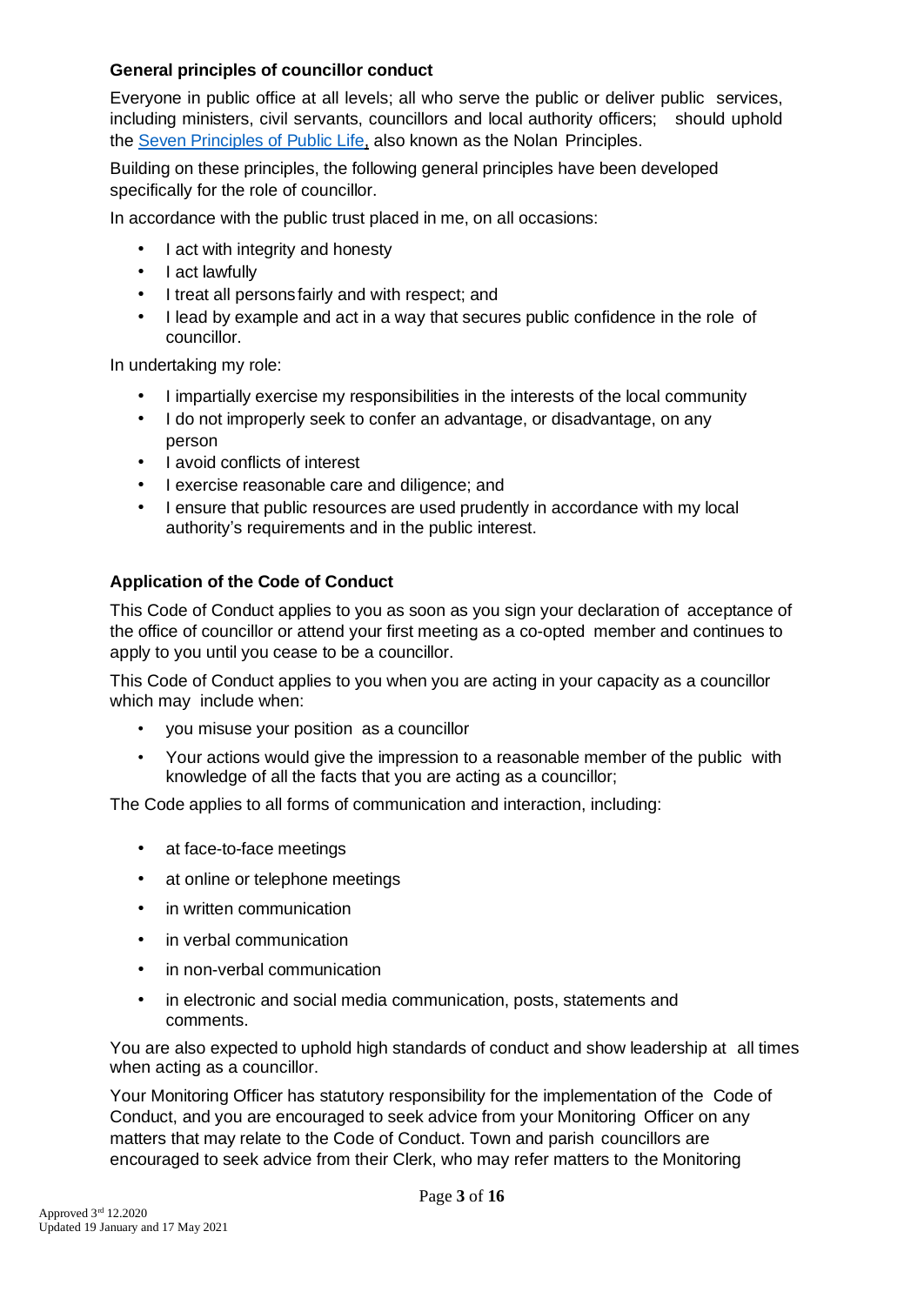# **Standards of councillor conduct**

This section sets out your obligations, which are the minimum standards of conduct required of you as a councillor. Should your conduct fall short of these standards, a complaint may be made against you, which may result in action being taken.

Guidance is included to help explain the reasons for the obligations and how they should be followed.

# **General Conduct**

### **1. Respect**

**As a councillor:**

- **1.1 I treat other councillors and members of the public with respect.**
- **1.2 I treat local authority employees, employees and representatives of partner organisations and those volunteering for the local authority with respect and respect the role they play.**

Respect means politeness and courtesy in behaviour, speech, and in the written word. Debate and having different views are all part of a healthy democracy. As a councillor, you can express, challenge, criticise and disagree with views, ideas, opinions and policies in a robust but civil manner. You should not, however, subject individuals, groups of people or organisations to personal attack.

In your contact with the public, you should treat them politely and courteously. Rude and offensive behaviour lowers the public's expectations and confidence in councillors.

In return, you have a right to expect respectful behaviour from the public. If members of the public are being abusive, intimidatory or threatening you are entitled to stop any conversation or interaction in person or online and report them to the local authority, the relevant social media provider or the police. This also applies to fellow councillors, where action could then be taken under the Councillor Code of Conduct, and local authority employees, where concerns should be raised in line with the local authority's councillorofficer protocol.

# **2. Bullying, harassment and discrimination**

**As a councillor:**

**2.1 I do not bully any person.**

# **2.2 I do not harass any person.**

#### **2.3 I promote equalities and do not discriminate unlawfully against any person.**

The Advisory, Conciliation and Arbitration Service (ACAS) characterises bullying as offensive, intimidating, malicious or insulting behaviour, an abuse or misuse of power through means that undermine, humiliate, denigrate or injure the recipient. Bullying might be a regular pattern of behaviour or a one-off incident, happen face-to-face, on social media, in emails or phone calls, happen in the workplace or at work social events and may not always be obvious or noticed by others.

The Protection from Harassment Act 1997 defines harassment as conduct that causes alarm or distress or puts people in fear of violence and must involve such conduct on at least two occasions. It can include repeated attempts to impose unwanted communications and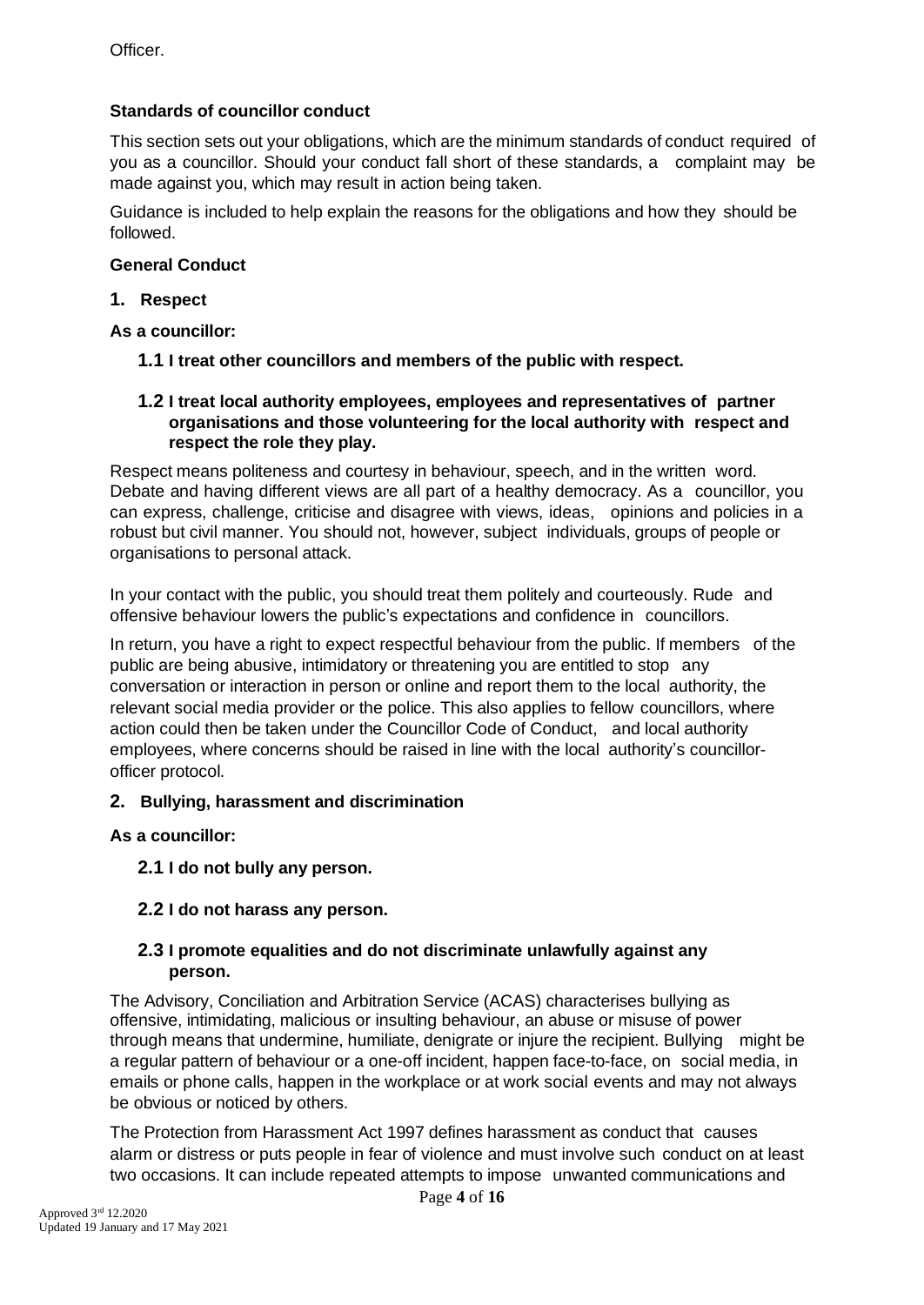contact upon a person in a manner that could be expected to cause distress or fear in any reasonable person.

Unlawful discrimination is where someone is treated unfairly because of a protected characteristic. Protected characteristics are specific aspects of a person's identity defined by the Equality Act 2010. They are age, disability, gender reassignment, marriage and civil partnership, pregnancy and maternity, race, religion or belief, sex and sexual orientation.

The Equality Act 2010 places specific duties on local authorities. Councillors have a central role to play in ensuring that equality issues are integral to the local authority's performance and strategic aims, and that there is a strong vision and public commitment to equality across public services.

#### **3. Impartiality of officers of the council**

# **As a councillor:**

### **3.1 I do not compromise, or attempt to compromise, the impartiality of anyone who works for, or on behalf of, the local authority.**

Officers work for the local authority as a whole and must be politically neutral (unless they are political assistants). They should not be coerced or persuaded to act in a way that would undermine their neutrality. You can question officers in order to understand, for example, their reasons for proposing to act in a particular way, or the content of a report that they have written. However, you must not try and force them to act differently, change their advice, or alter the content of that report, if doing so would prejudice their professional integrity.

# **4. Confidentiality and access to information**

# **As a councillor:**

# **4.1 I do not disclose information:**

- **a. given to me in confidence by anyone**
- **b. acquired by me which I believe, or ought reasonably to be aware, is of a confidential nature, unless**
	- **i. I have received the consent of a person authorised to give it;**
	- **ii. I am required by law to do so;**
	- **iii. the disclosure is made to a third party for the purpose of obtaining professional legal advice provided that the third party agrees not to disclose the information to any other person; or**
	- **iv. the disclosure is:**
		- **1. reasonable and in the public interest; and**
		- **2. made in good faith and in compliance with the reasonable requirements of the local authority; and**
		- **3. I have consulted the Monitoring Officer prior to its release.**
- **4.2 I do not improperly use knowledge gained solely as a result of my role as a councillor for the advancement of myself, my friends, my family members, my employer or my business interests.**
- **4.3 I do not prevent anyone from getting information that they are entitled to by law.**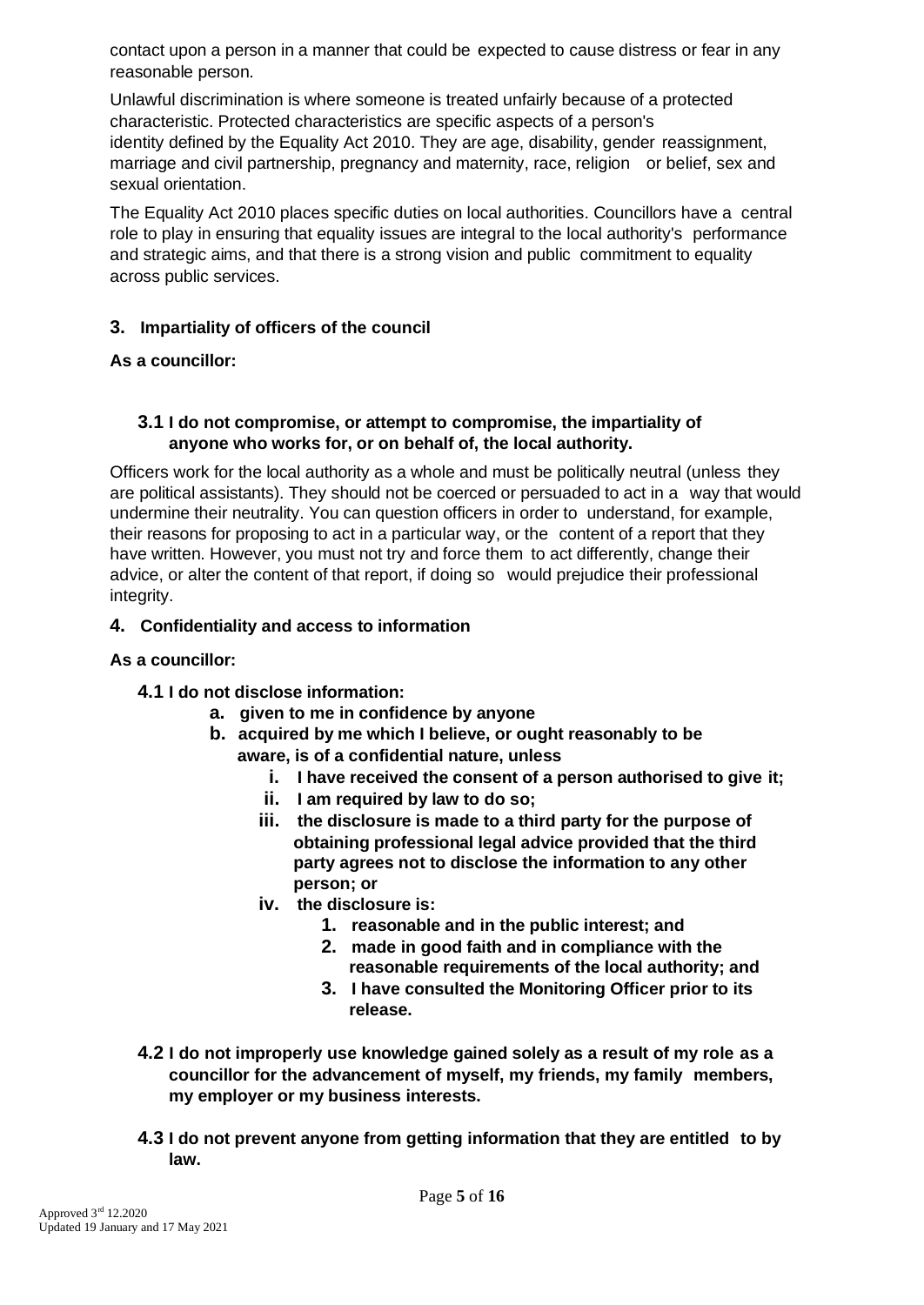Local authorities must work openly and transparently, and their proceedings and printed materials are open to the public, except in certain legally defined circumstances. You should work on this basis, but there will be times when it is required by law that discussions, documents and other information relating to or held by the local authority must be treated in a confidential manner. Examples include personal data relating to individuals or information relating to ongoing negotiations.

# **5. Disrepute**

# **As a councillor:**

# **5.1 I do not bring my role or local authority into disrepute.**

As a Councillor, you are trusted to make decisions on behalf of your community and your actions and behaviour are subject to greater scrutiny than that of ordinary members of the public. You should be aware that your actions might have an adverse impact on you, other councillors and/or your local authority and may lower the public's confidence in your or your local authority's ability to discharge your/its functions. For example, behaviour that is considered dishonest and/or deceitful can bring your local authority into disrepute.

You are able to hold the local authority and fellow councillors to account and are able to constructively challenge and express concern about decisions and processes undertaken by the council whilst continuing to adhere to other aspects of this Code of Conduct.

# **6. Use of position**

# **As a councillor:**

### **6.1 I do not use, or attempt to use, my position improperly to the advantage or disadvantage of myself or anyone else.**

Your position as a member of the local authority provides you with certain opportunities, responsibilities, and privileges, and you make choices all the time that will impact others. However, you should not take advantage of these opportunities to further your own or others' private interests or to disadvantage anyone unfairly.

# **7. Use of local authority resources and facilities**

# **As a councillor:**

- **7.1 I do not misuse council resources.**
- **7.2 I will, when using the resources of the local authority or authorising their use by**

**others:**

- **a. act in accordance with the local authority's requirements; and**
- **b. ensure that such resources are not used for political purposes unless that use could reasonably be regarded as likely to facilitate, or be conducive to, the discharge of the functions of the local authority or of the office to which I have been elected or appointed.**

You may be provided with resources and facilities by the local authority to assist you in carrying out your duties as a councillor.

Examples include:

- office support
- stationery
- equipment such as phones, and computers
- transport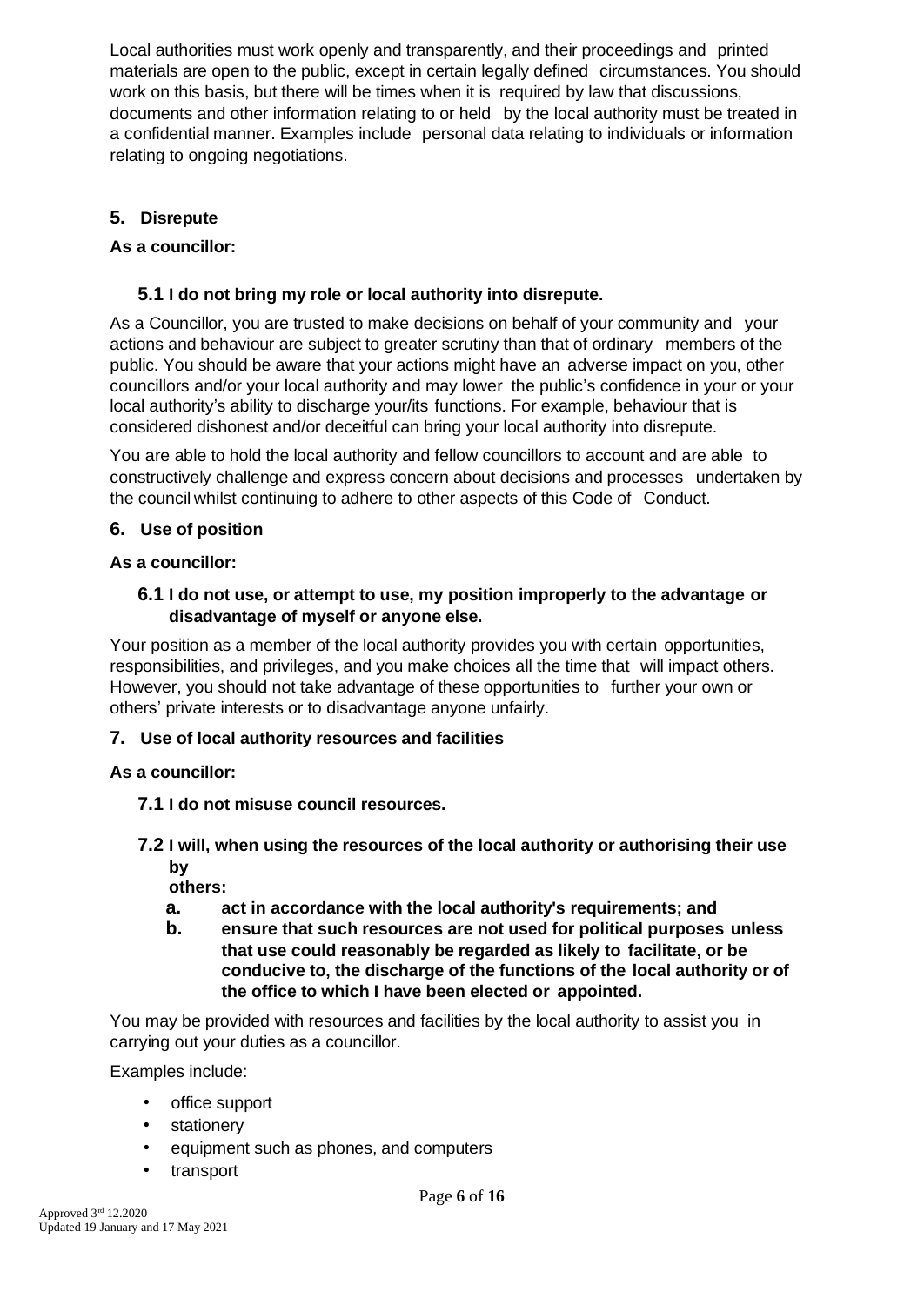• access and use of local authority buildings and rooms.

These are given to you to help you carry out your role as a councillor more effectively and are not to be used for business or personal gain. They should be used in accordance with the purpose for which they have been provided and the local authority's own policies regarding their use.

# **8. Complying with the Code of Conduct**

#### **As a Councillor:**

- **8.1 I undertake Code of Conduct training provided by my local authority.**
- **8.2 I cooperate with any Code of Conduct investigation and/or determination.**
- **8.3 I do not intimidate or attempt to intimidate any person who is likely to be involved with the administration of any investigation or proceedings.**

#### **8.4 I comply with any sanction imposed on me following a finding that I have breached the Code of Conduct.**

It is extremely important for you as a councillor to demonstrate high standards, for you to have your actions open to scrutiny and for you not to undermine public trust in the local authority or its governance. If you do not understand or are concerned about the local authority's processes in handling a complaint you should raise this with your Monitoring Officer.

#### **Protecting your reputation and the reputation of the local authority**

#### **9. Interests**

#### **As a councillor:**

#### **9.1 I register and disclose my interests.**

Section 29 of the Localism Act 2011 requires the Monitoring Officer to establish and maintain a register of interests of members of the authority .

You need to register your interests so that the public, local authority employees and fellow councillors know which of your interests might give rise to a conflict of interest. The register is a public document that can be consulted when (or before) an issue arises. The register also protects you by allowing you to demonstrate openness and a willingness to be held accountable. You are personally responsible for deciding whether or not you should disclose an interest in a meeting, but it can be helpful for you to know early on if others think that a potential conflict might arise. It is also important that the public know about any interest that might have to be disclosed by you or other councillors when making or taking part in decisions, so that decision making is seen by the public as open and honest. This helps to ensure that public confidence in the integrity of local governance is maintained.

You should note that failure to register or disclose a disclosable pecuniary interest as set out in **Table 1**, is a criminal offence under the Localism Act 2011.

**Appendix B sets** out the detailed provisions on registering and disclosing interests. If in doubt, you should always seek advice from your Monitoring Officer.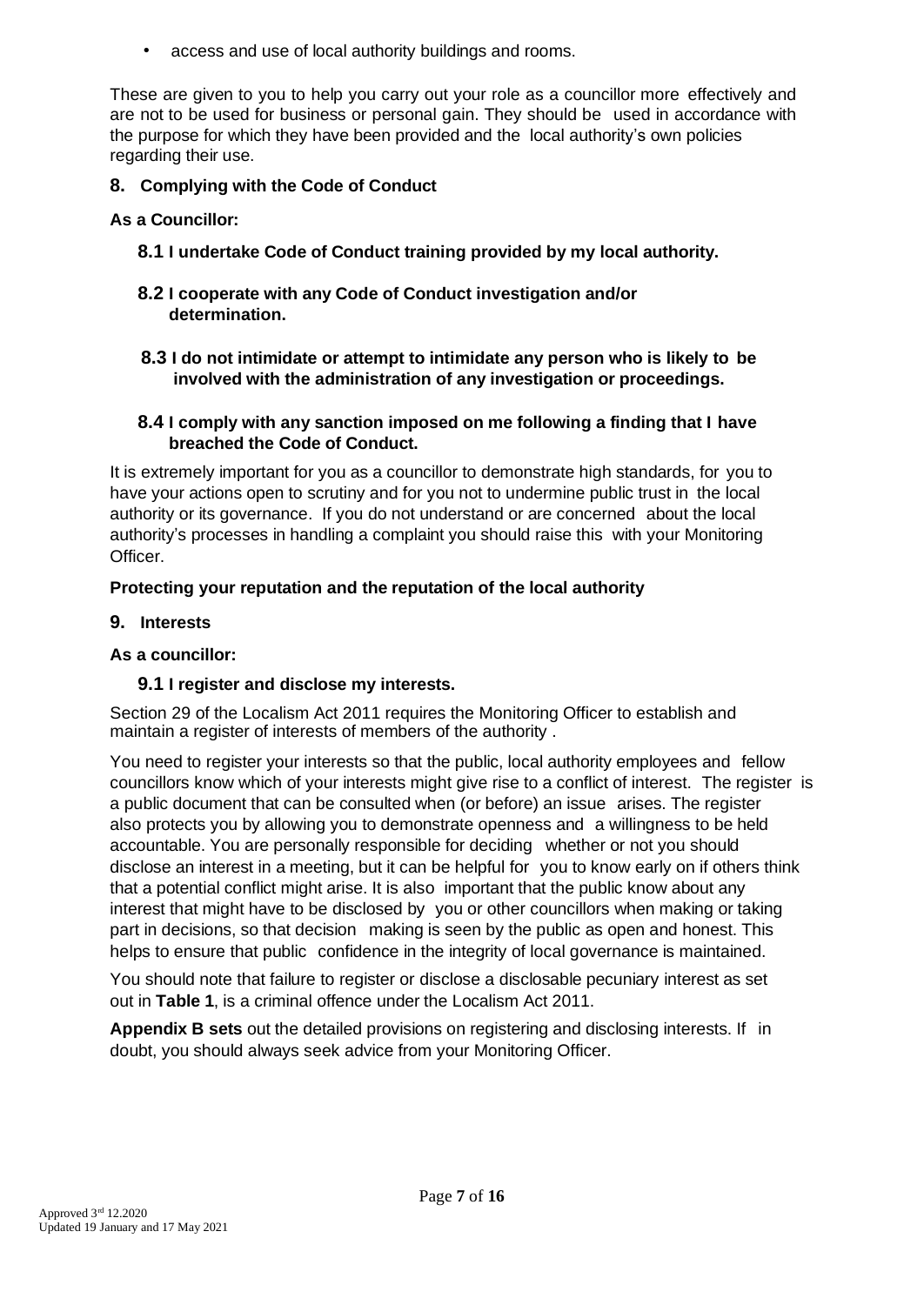# **10.Gifts and hospitality**

# **As a councillor:**

- **10.1 I do not accept gifts or hospitality, irrespective of estimated value, which could give rise to real or substantive personal gain or a reasonable suspicion of influence on my part to show favour from persons seeking to acquire, develop or do business with the local authority or from persons who may apply to the local authority for any permission, licence or other significant advantage.**
- **10.2 I register with the Monitoring Officer any gift or hospitality with an estimated value of at least £50 within 28 days of its receipt.**

# **10.3 I register with the Monitoring Officer any significant gift or hospitality that I have been offered but have refused to accept.**

In order to protect your position and the reputation of the local authority, you should exercise caution in accepting any gifts or hospitality which are (or which you reasonably believe to be) offered to you because you are a councillor. The presumption should always be not to accept significant gifts or hospitality. However, there may be times when such a refusal may be difficult if it is seen as rudeness in which case you could accept it but must ensure it is publicly registered. However, you do not need to register gifts and hospitality which are not related to your role as a councillor, such as Christmas gifts from your friends and family. It is also important to note that it is appropriate to accept normal expenses and hospitality associated with your duties as a councillor. If you are unsure, do contact your Monitoring Officer for guidance.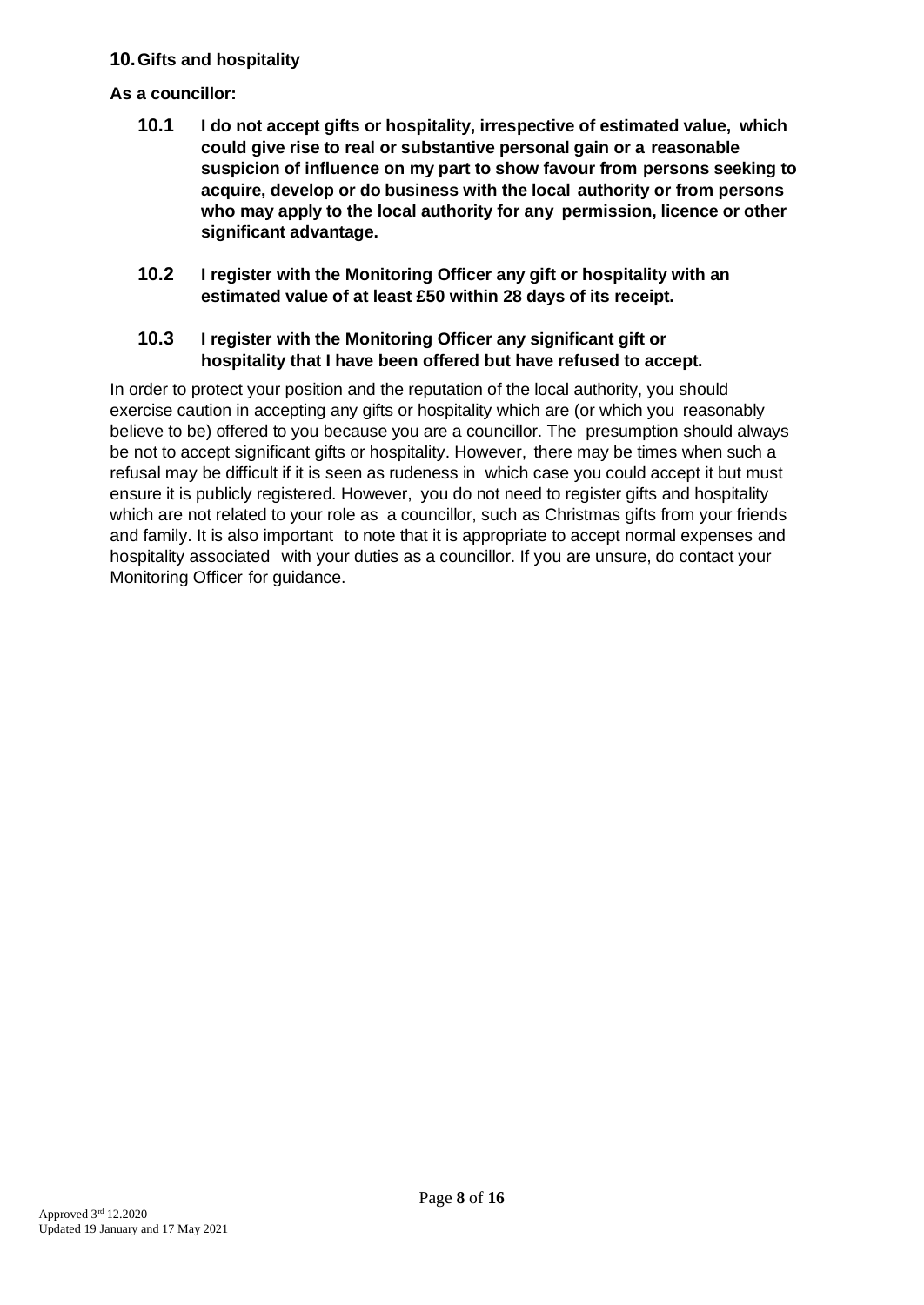# **Appendices**

# **Appendix A – The Seven Principles of Public Life**

The principles are:

#### **Selflessness**

Holders of public office should act solely in terms of the public interest.

#### **Integrity**

Holders of public office must avoid placing themselves under any obligation to people or organisations that might try inappropriately to influence them in their work. They should not act or take decisions in order to gain financial or other material benefits for themselves, their family, or their friends. They must disclose and resolve any interests and relationships.

### **Objectivity**

Holders of public office must act and take decisions impartially, fairly and on merit, using the best evidence and without discrimination or bias.

#### **Accountability**

Holders of public office are accountable to the public for their decisions and actions and must submit themselves to the scrutiny necessary to ensure this.

#### **Openness**

Holders of public office should act and take decisions in an open and transparent manner. Information should not be withheld from the public unless there are clear and lawful reasons for so doing.

#### **Honesty**

Holders of public office should be truthful.

#### **Leadership**

Holders of public office should exhibit these principles in their own behaviour. They should actively promote and robustly support the principles and be willing to challenge poor behaviour wherever it occurs.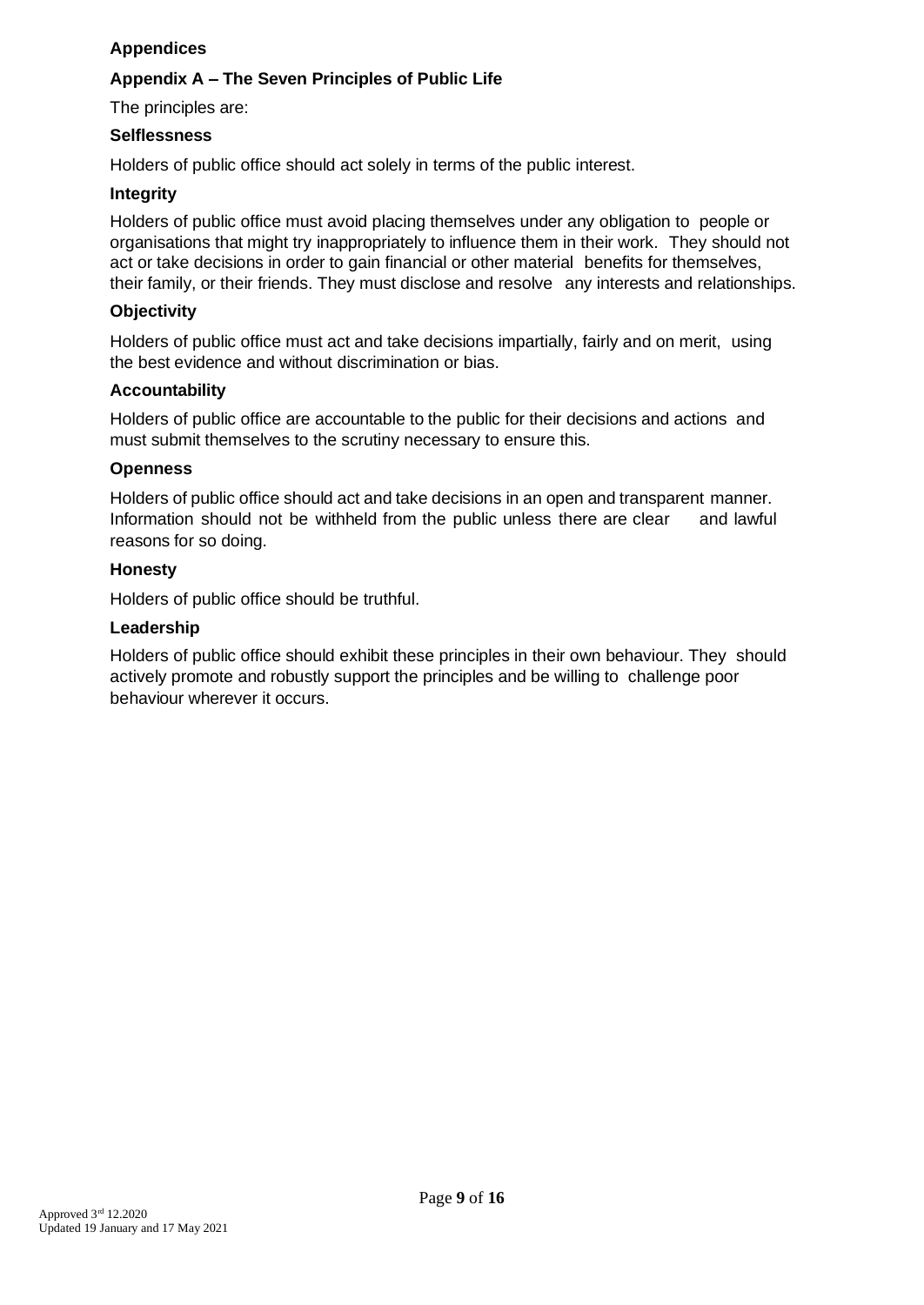# **Appendix B Registering interests**

Within 28 days of becoming a member or your re-election or re-appointment to office you must register with the Monitoring Officer the interests which fall within the categories set out in **Table 1** (**Disclosable Pecuniary Interests**) which are as described in "The Relevant Authorities (Disclosable Pecuniary Interests) Regulations 2012". You should also register details of your other personal interests which fall within the categories set out in **Table 2** (**Other Registerable Interests**).

"**Disclosable Pecuniary Interest"** means an interest of yourself, or of your partner if you are aware of your partner's interest, within the descriptions set out in Table 1 below.

**"Partner"** means a spouse or civil partner, or a person with whom you are living as husband or wife, or a person with whom you are living as if you are civil partners.

- 1. You must ensure that your register of interests is kept up-to-date and within 28 days of becoming aware of any new interest, or of any change to a registered interest, notify the Monitoring Officer.
- 2. A 'sensitive interest' is as an interest which, if disclosed, could lead to the councillor, or a person connected with the councillor, being subject to violence or intimidation.
- 3. Where you have a 'sensitive interest' you must notify the Monitoring Officer with the reasons why you believe it is a sensitive interest. If the Monitoring Officer agrees they will withhold the interest from the public register.

# **Non participation in case of disclosable pecuniary interest**

- 4. Where a matter arises at a meeting which directly relates to one of your Disclosable Pecuniary Interests as set out in **Table 1**, you must disclose the interest, not participate in any discussion or vote on the matter and must not remain in the room unless you have been granted a dispensation. If it is a 'sensitive interest', you do not have to disclose the nature of the interest, just that you have an interest. Dispensation may be granted in limited circumstances, to enable you to participate and vote on a matter in which you have a disclosable pecuniary interest.
- 5. [Where you have a disclosable pecuniary interest on a matter to be considered or is being considered by you as a Cabinet member in exercise of your executive function, you must notify the Monitoring Officer of the interest and must not take any steps or further steps in the matter apart from arranging for someone else to deal with it ]

#### **Disclosure of Other Registerable Interests**

6. Where a matter arises at a meeting which *directly relates* to the financial interest or wellbeing of one of your Other Registerable Interests (as set out in **Table 2**), you must disclose the interest. You may speak on the matter only if members of the public are also allowed to speak at the meeting but otherwise must not take part in any discussion or vote on the matter and must not remain in the room unless you have been granted a dispensation. If it is a 'sensitive interest', you do not have to disclose the nature of the interest.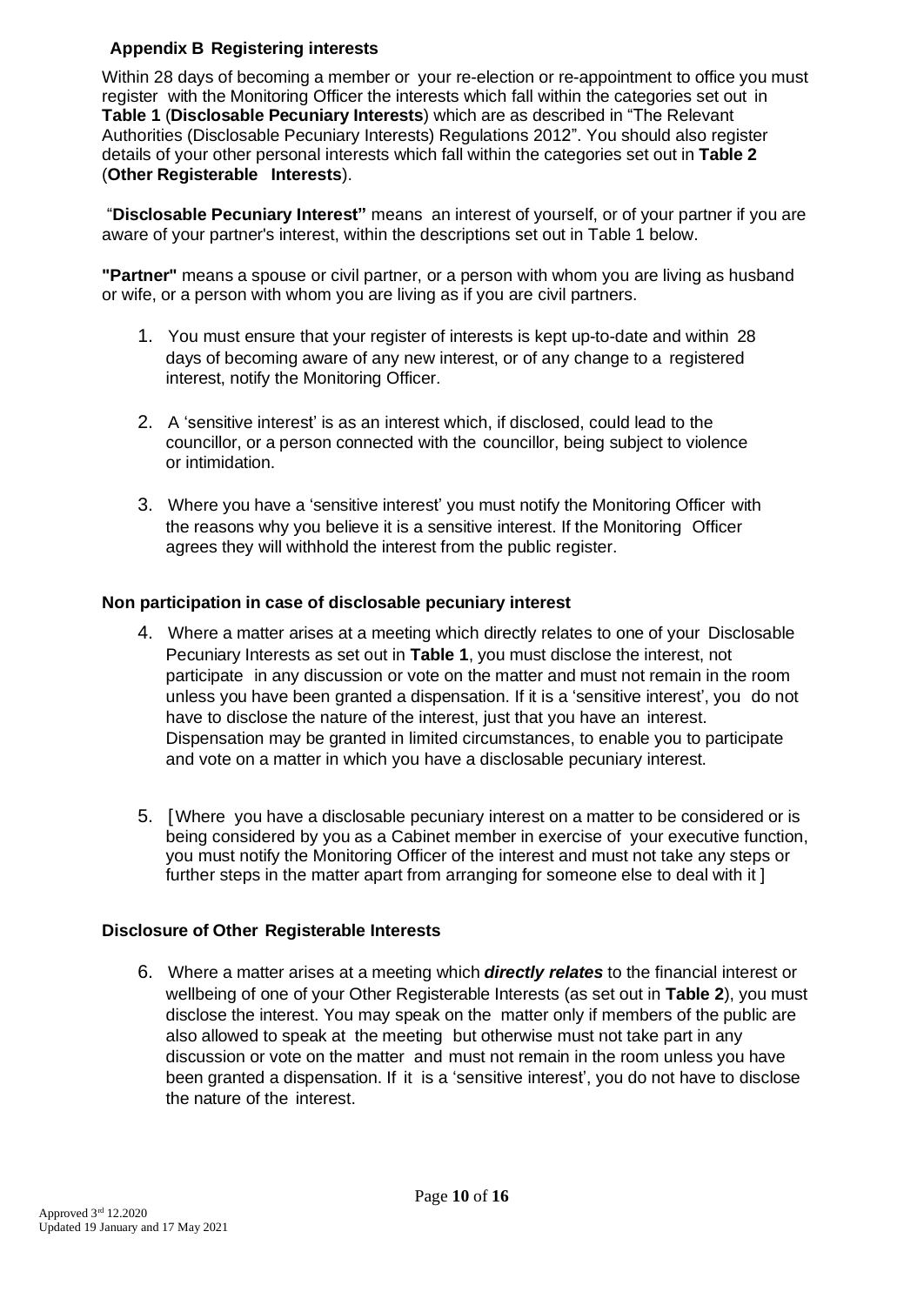# **Disclosure of Non-Registerable Interests**

- 7. Where a matter arises at a meeting which *directly relates* to your financial interest or well-being (and is not a Disclosable Pecuniary Interest set out in Table 1) or a financial interest or well-being of a relative or close associate, you must disclose the interest. You may speak on the matter only if members of the public are also allowed to speak at the meeting. Otherwise you must not take part in any discussion or vote on the matter and must not remain in the room unless you have been granted a dispensation. If it is a 'sensitive interest', you do not have to disclose the nature of the interest.
- 8. Where a matter arises at a meeting which *affects*
	- a. your own financial interest or well-being;
	- b. a financial interest or well-being of a relative or close associate; or
	- c. a financial interest or wellbeing of a body included under Other Registrable Interests as set out in **Table 2**

you must disclose the interest. In order to determine whether you can remain in the meeting after disclosing your interest the following test should be applied

- 9. Where a matter (referred to in paragraph 8 above*) affects* the financial interest or well-being:
	- a. to a greater extent than it affects the financial interests of the majority of inhabitants of the ward affected by the decision and;
	- b. a reasonable member of the public knowing all the facts would believe that it would affect your view of the wider public interest

You may speak on the matter only if members of the public are also allowed to speak at the meeting. Otherwise you must not take part in any discussion or vote on the matter and must not remain in the room unless you have been granted a dispensation.

If it is a 'sensitive interest', you do not have to disclose the nature of the interest.

10. Where you have an Other Registerable Interest or Non-Registerable Interest on a matter to be considered or is being considered by you as a Cabinet member in exercise of your executive function, you must notify the Monitoring Officer of the interest and must not take any steps or further steps in the matter apart from arranging for someone else to deal with it]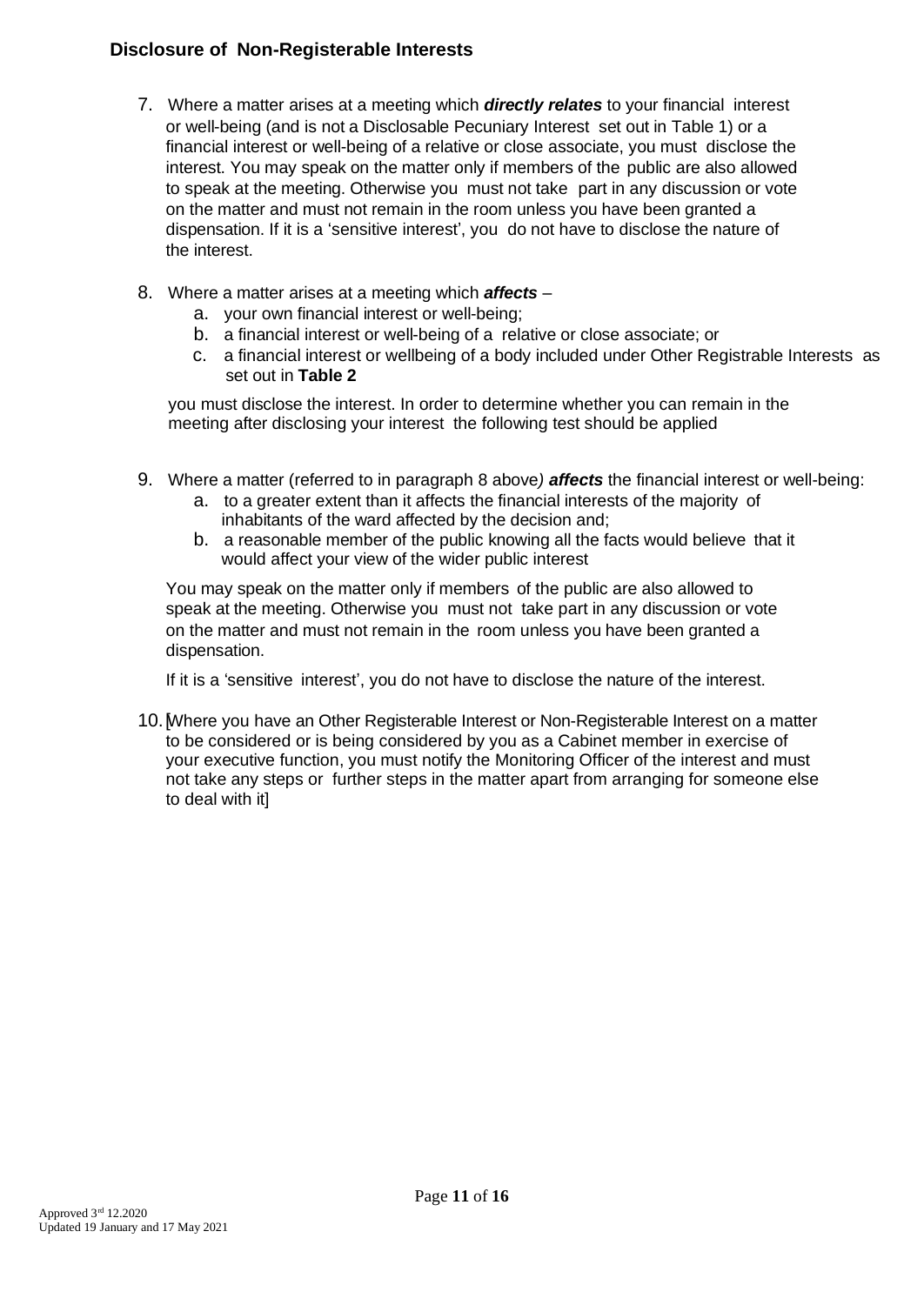# **Table 1: Disclosable Pecuniary Interests**

This table sets out the explanation of Disclosable Pecuniary Interests as set out in the Relevant Authorities [\(Disclosable Pecuniary Interests\) Regulations](https://www.legislation.gov.uk/uksi/2012/1464/made) 2012.

| <b>Subject</b>                                       | <b>Description</b>                                                                                                                                                                                                                                                                                                                                                                                                                                           |
|------------------------------------------------------|--------------------------------------------------------------------------------------------------------------------------------------------------------------------------------------------------------------------------------------------------------------------------------------------------------------------------------------------------------------------------------------------------------------------------------------------------------------|
| Employment, office, trade,<br>profession or vocation | Any employment, office, trade,<br>profession or vocation carried on for<br>profit or gain.                                                                                                                                                                                                                                                                                                                                                                   |
| Sponsorship                                          | Any payment or provision of any other<br>financial benefit (other than from the<br>council) made to the councillor during the<br>previous 12-month period for expenses<br>incurred by him/her in carrying out<br>his/her duties as a councillor, or towards<br>his/her election expenses.<br>This includes any payment or financial<br>benefit from a trade union within the<br>meaning of the Trade Union and Labour<br>Relations (Consolidation) Act 1992. |
| <b>Contracts</b>                                     | Any contract made between the<br>councillor or his/her spouse or civil<br>partner or the person with whom the                                                                                                                                                                                                                                                                                                                                                |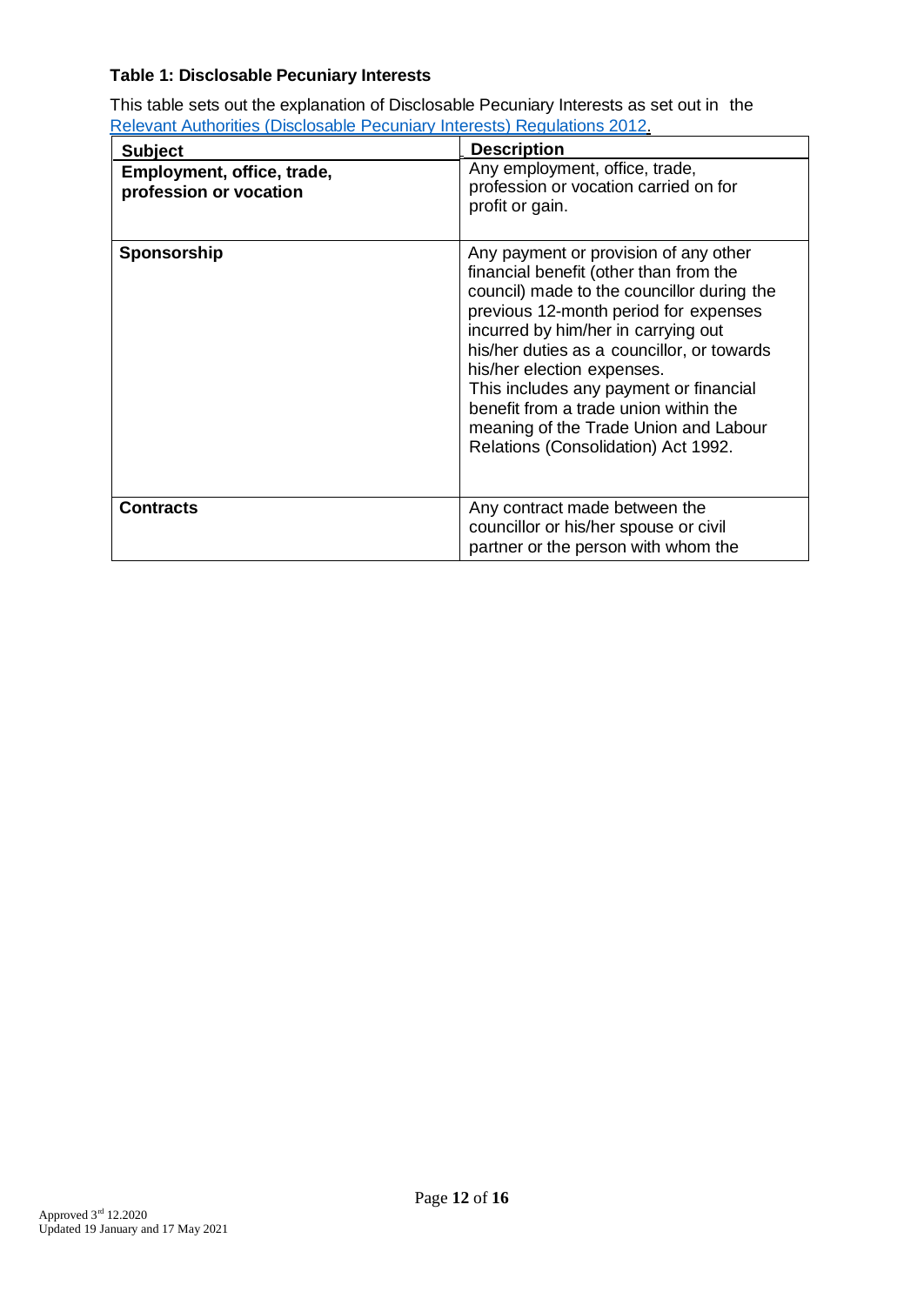|                            | councillor is living as if they were<br>spouses/civil partners (or a firm in which<br>such person is a partner, or an incorporated<br>body of which such person is a director* or<br>a body that such person has a beneficial<br>interest in the securities of*) and the council<br>(a) under which goods or services are to be<br>provided or works are to be executed; and<br>(b) which has not been fully discharged.                                                                                                                                                                                                      |
|----------------------------|-------------------------------------------------------------------------------------------------------------------------------------------------------------------------------------------------------------------------------------------------------------------------------------------------------------------------------------------------------------------------------------------------------------------------------------------------------------------------------------------------------------------------------------------------------------------------------------------------------------------------------|
| <b>Land and Property</b>   | Any beneficial interest in land which is<br>within the area of the council.<br>'Land' excludes an easement, servitude,<br>interest or right in or over land which does<br>not give the councillor or his/her spouse or<br>civil partner or the person with whom the<br>councillor is living as if they were spouses/<br>civil partners (alone or jointly with another)<br>a right to occupy or to receive income.                                                                                                                                                                                                             |
| <b>Licenses</b>            | Any licence (alone or jointly with others) to<br>occupy land in the area of the council for a<br>month or longer                                                                                                                                                                                                                                                                                                                                                                                                                                                                                                              |
| <b>Corporate tenancies</b> | Any tenancy where (to the councillor's<br>knowledge)-<br>(a) the landlord is the council; and<br>(b) the tenant is a body that the councillor,<br>or his/her spouse or civil partner or the<br>person with whom the councillor is living as<br>if they were spouses/civil partners is a<br>partner of or a director* of or has a<br>beneficial interest in the securities* of.                                                                                                                                                                                                                                                |
| <b>Securities</b>          | Any beneficial interest in securities* of a<br>body where-<br>(a) that body (to the councillor's<br>knowledge) has a place of business or<br>land in the area of the council; and<br>(b) either-<br>(i) ) the total nominal value of the<br>securities* exceeds £25,000 or one<br>hundredth of the total issued share<br>capital of that body; or<br>(ii) if the share capital of that body is of<br>more than one class, the total nominal<br>value of the shares of any one class in<br>which the councillor, or his/ her spouse<br>or<br>civil partner or the person with whom the<br>councillor is living as if they were |

 $\sim 10^{11}$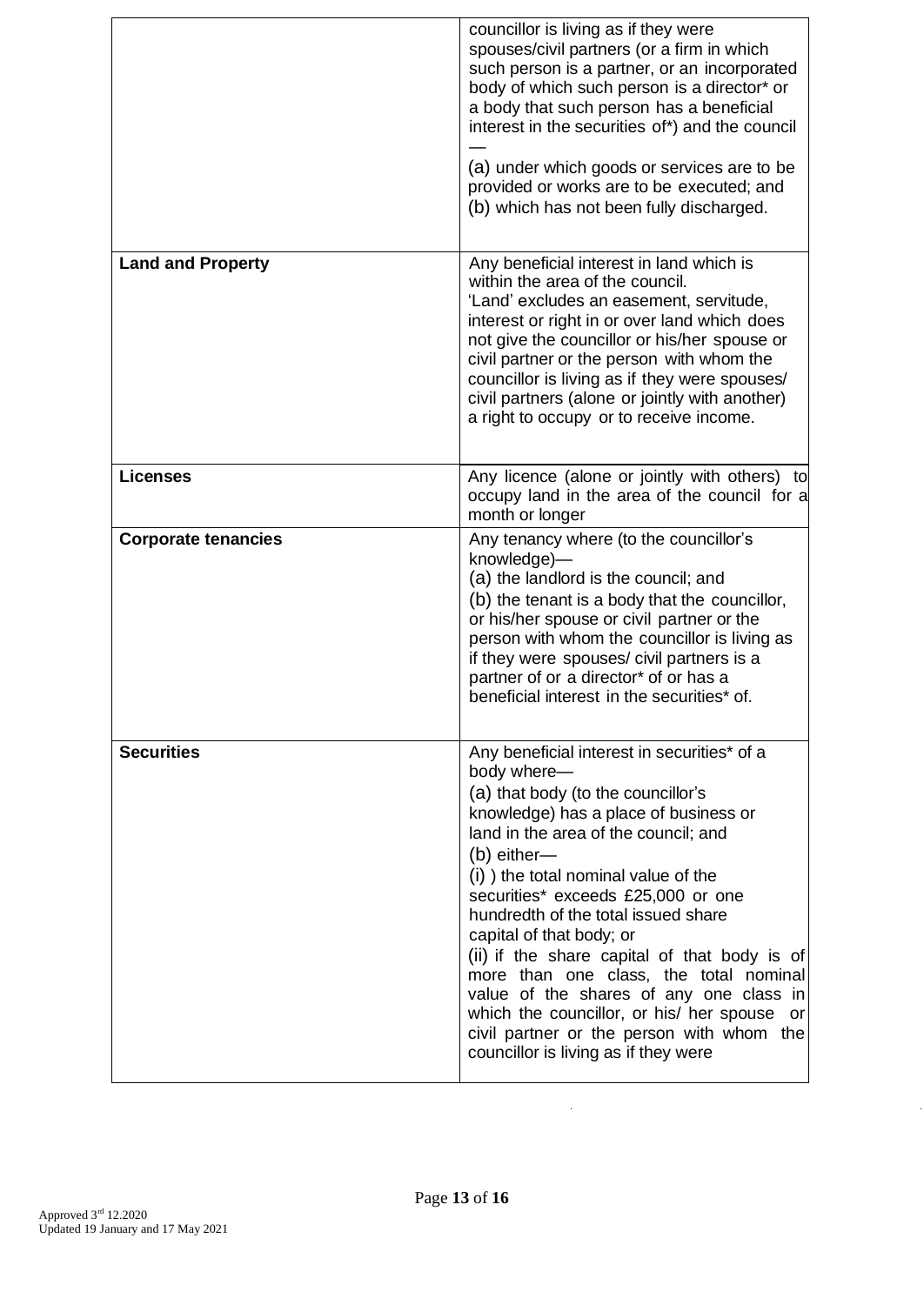| spouses/civil partners have a beneficial  |
|-------------------------------------------|
| interest exceeds one hundredth of the     |
| total issued share capital of that class. |

\* 'director' includes a member of the committee of management of an industrial and provident society.

\* 'securities' means shares, debentures, debenture stock, loan stock, bonds, units of a collective investment scheme within the meaning of the Financial Services and Markets Act 2000 and other securities of any description, other than money deposited with a building society.

#### **Table 2: Other Registrable Interests**

You must register as an Other Registerable Interest :

- a) any unpaid directorships
- b ) any body of which you are a member or are in a position of general control or management and to which you are nominated or appointed by your authority

#### c) any body

- (i) exercising functions of a public nature
- (ii) directed to charitable purposes or
- (iii) one of whose principal purposes includes the influence of public opinion or policy (including any political party or trade union)

of which you are a member or in a position of general control or management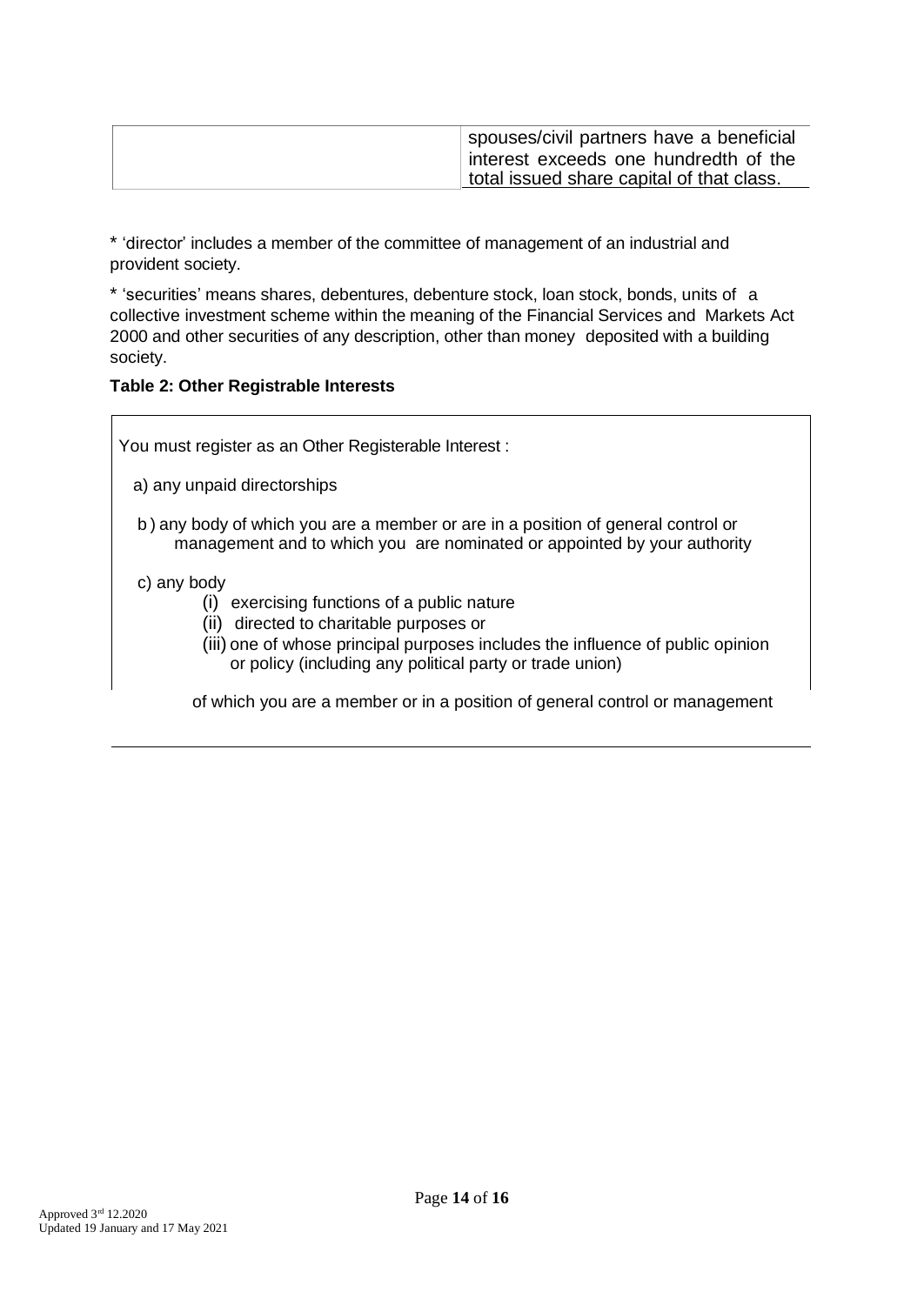# **Appendix C – the Committee on Standards in Public Life**

The LGA has undertaken this review whilst the Government continues to consider the recommendations made by the Committee on Standards in Public Life in their report on [Local Government](https://www.gov.uk/government/publications/local-government-ethical-standards-report) Ethical Standards. If the Government chooses to implement any of the recommendations, this could require a change to this Code.

The recommendations cover:

- Recommendations for changes to the Localism Act 2011 to clarify in law when the Code of Conduct applies
- The introduction of sanctions
- An appeals process through the Local Government Ombudsman
- Changes to the Relevant Authorities (Disclosable Pecuniary Interests) Regulations 2012
- Updates to the Local Government Transparency Code
- Changes to the role and responsibilities of the Independent Person
- That the criminal offences in the Localism Act 2011 relating to Disclosable Pecuniary Interests should be abolished

The Local Government Ethical Standards report also includes Best Practice recommendations. These are:

**Best practice 1**: Local authorities should include prohibitions on bullying and harassment in codes of conduct. These should include a definition of bullying and harassment, supplemented with a list of examples of the sort of behaviour covered by such a definition.

**Best practice 2**: Councils should include provisions in their code of conduct requiring councillors to comply with any formal standards investigation and prohibiting trivial or malicious allegations by councillors.

**Best practice 3**: Principal authorities should review their code of conduct each year and regularly seek, where possible, the views of the public, community organisations and neighbouring authorities.

**Best practice 4**: An authority's code should be readily accessible to both councillors and the public, in a prominent position on a council's website and available in council premises.

**Best practice 5**: Local authorities should update their gifts and hospitality register at least once per quarter, and publish it in an accessible format, such as CSV.

**Best practice 6**: Councils should publish a clear and straightforward public interest test against which allegations are filtered.

**Best practice 7**: Local authorities should have access to at least two Independent Persons.

**Best practice 8**: An Independent Person should be consulted as to whether to undertake a formal investigation on an allegation, and should be given the option to